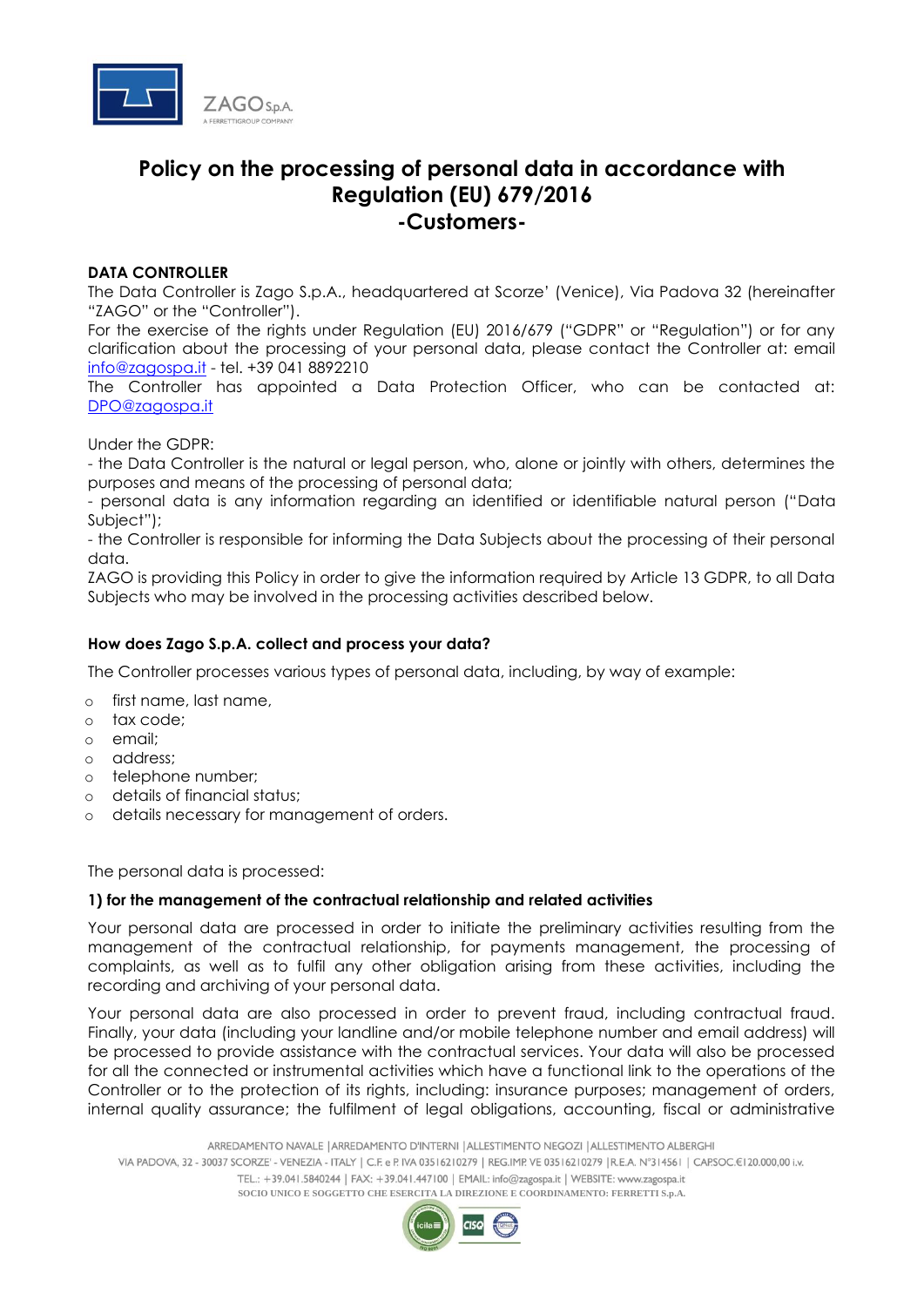

obligations; the management of potential disputes with customers, either through the courts or on an extrajudicial basis.

Your personal data may also be used to send specific communications and information regarding contractual deadlines or obligations, the method used to provide the service, or other operational requirements. Without prejudice to the principles of necessity, relevance and proportionality, these communications may be made by post, telephone (landline or mobile number by direct call, prerecorded call and/or SMS) or by email.

Your information is also collected from third parties, including, by way of example:

lists and registers held by public authorities or under their authority, or similar entities based on specific national and/or international regulations.

## **2) for IT security purposes**

The Data Controller processes your personal information, including through its suppliers (third parties and/or recipients), to the extent strictly necessary and proportionate to guarantee the security and capacity of a network or of the connected servers to withstand, at a given level of security, unforeseen events or unlawful or fraudulent acts that compromise the availability, authenticity, integrity and confidentiality of the stored or transmitted personal data.

To this end, the Data Controller has procedures in place for the management of data breaches.

## **What happens if you don't provide your data?**

If you don't provide your personal data, the Data Controller will not be able to complete the processing operations relating to management of the contract or related services, nor can it fulfil any related obligations.

The Data Controller intends to perform certain processing based on specific legitimate interests which do not affect your right to privacy, such as processing which:

- enables the prevention of IT incidents and the notification of data breaches to the regulatory authority or the disclosure of data breaches to consumers;
- enables communication to third parties/recipients for activities related to management of the contract.

#### **Categories of recipients of personal data**

Personal data may only be accessed by authorised persons who have been appointed as Processors, to process data on the Controller's behalf. Authorised persons are bound by secrecy and confidentiality, also on the basis of specific internal regulations.

The data collected for the above purposes may be communicated to public bodies, banks, insurance companies (for the management of any insured risks), finance authorities, law firms, arbitrators, debt recovery firms (for legal or extrajudicial protection), carriers or hauliers or, where necessary to fulfil the contract, to companies in the Ferretti Group and to other companies and/or businesses (including partners of the Controller), advisers, technical providers, etc.

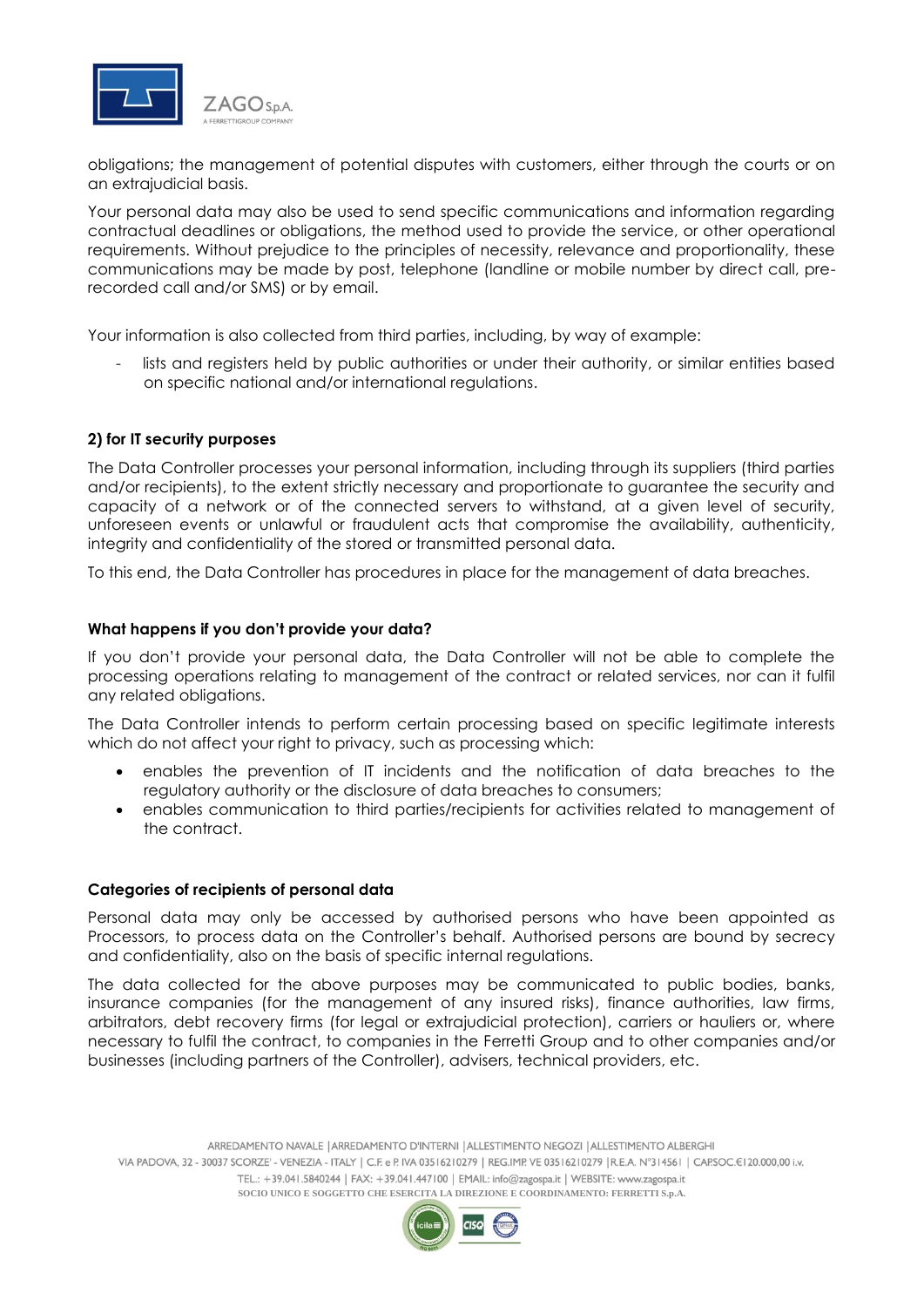

Such disclosures of personal data are necessary as they are made on the basis of a legal or contractual obligation or they are a necessary prerequisite for the formation of the contract or, for the pursuit of a legitimate interest.

# **How and for how long will your data be stored?**

## **How**

Data processing is performed on paper or by means of IT procedures by appropriately authorised and trained in-house personnel. They are granted access to your personal data to the extent and within the limits necessary for the performance of data processing activities.

The Data Controller regularly checks the tools used to process your data and the related security measures; it will, through authorised data processors, check that personal data has not been collected, processed, stored or kept if it is not necessary for the processing; it checks that the data is kept with the guarantee of integrity, authenticity and use for the intended purpose.

## **Where**

The information is stored in paper, computerised and electronic archives located within the European Economic Area. Your personal data will not be transferred to countries outside the European Union.

## **How long**

Your personal data will be processed for the time strictly necessary to pursue the above purposes, or for any other related, legitimate purpose. If your personal data is processed for different purposes, it will be kept until the expiry of the longest period; however it will not be processed for the purposes for which the conservation period has ended.

Any personal data which is no longer required or for which there is no legal foundation for its conservation, will be irreversibly anonymized (or definitively erased).

Personal data supplied for the primary purposes will be kept for the period identified according to the criteria of necessity, based on the various purposes pursued and in any event, in accordance with the current laws on data protection, conservation of accounting records and business documentation (in accordance with Article 2220 civil code) and based on the logic of protecting the Controllers' rights (for example: the limitation periods contained in the civil code).

Where certain processing operations are disputed and/or certain data is necessary in order to exercise a legal right, the conservation period may exceed the above limits and may continue until the dispute is settled.

## **Rights of the Data Subject**

The data subject is entitled to obtain the following:

- access to the personal data and information (Article 15 GDPR);
- the rectification or erasure of the data (Articles 16 and 17 GDPR);
- limitation of processing (Article 18 GDPR).

Finally, the data subject may:

- object to the processing of personal data under the conditions and limits indicated in Article 21 GDPR.

- exercise the right to portability of data (Article 20 GDPR).

ARREDAMENTO NAVALE | ARREDAMENTO D'INTERNI | ALLESTIMENTO NEGOZI | ALLESTIMENTO ALBERGHI VIA PADOVA, 32 - 30037 SCORZE' - VENEZIA - ITALY | C.F. e P. IVA 03516210279 | REG.IMP. VE 03516210279 | R.E.A. N°314561 | CAPSOC.E120.000,00 i.v. TEL.: +39.041.5840244 | FAX: +39.041.447100 | EMAIL: info@zagospa.it | WEBSITE: www.zagospa.it **SOCIO UNICO E SOGGETTO CHE ESERCITA LA DIREZIONE E COORDINAMENTO: FERRETTI S.p.A.**